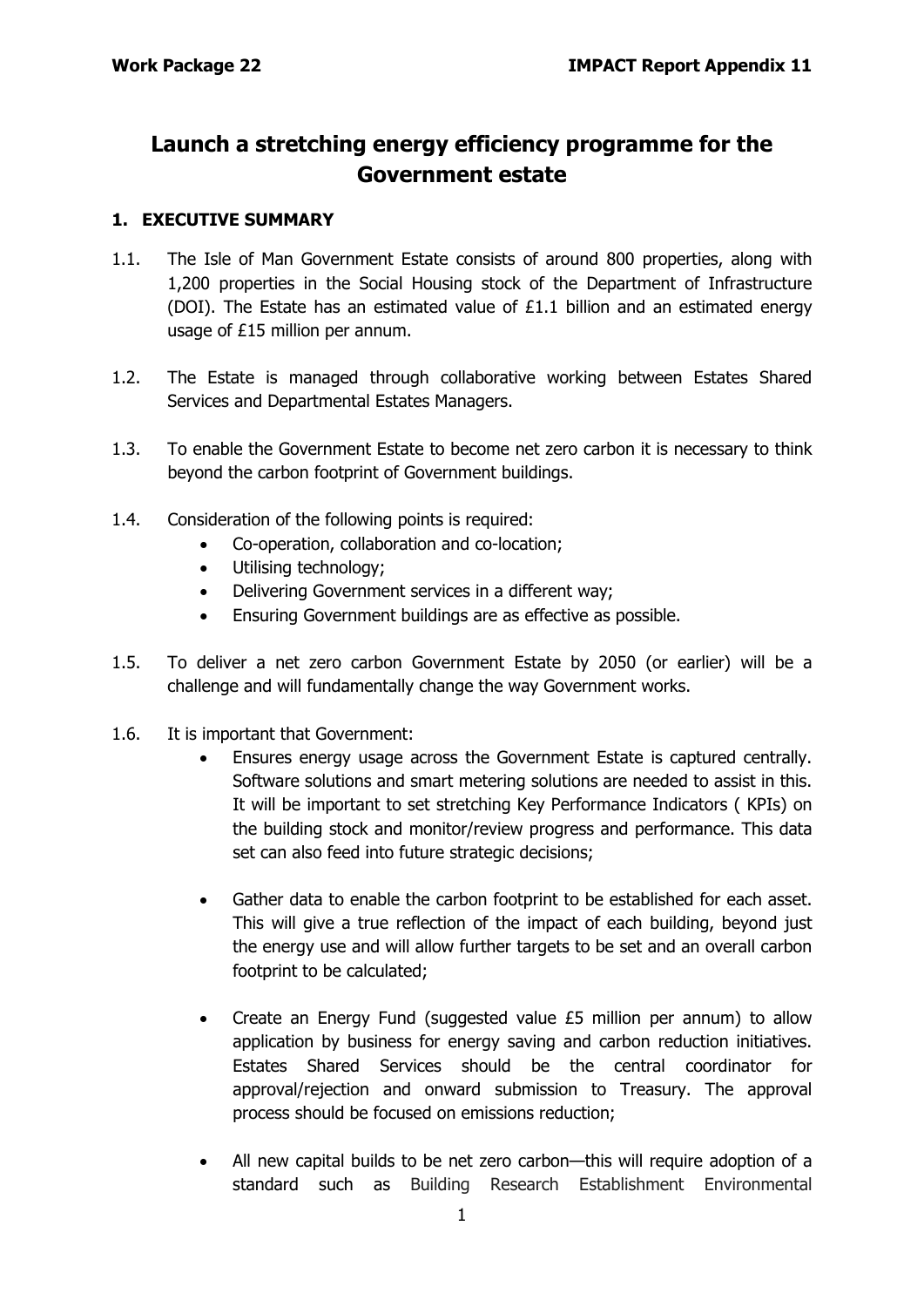Assessment Method (BREEAM), or an equivalent, for all future capital schemes;

- A Strategic Review of the entire Government Estate is needed and although this review will be a challenging piece of work, it is essential. It should encompass how Government delivers its services, makes travel arrangements, provides for service users etc. as well as building stock.
- 1.7. This Stragegic Review will deliver a plan, with timescales, to enable the entire Estate to begin moving towards net zero carbon. It will inform how Government works and delivers its services more effectively going forward.
- 1.8. There will also be benefits to the Isle of Man Government beyond achieving net zero carbon, such as:
	- Long term future planning of capital schemes;
	- Reduced risk related to a lack of contractor resources for the delivery of renewables;
	- Sets all Departments and Staff a clear goal and direction to work towards;
	- Creates a first class service for future generations.
- 1.9. To enable the Isle of Man to achieve net zero carbon by 2050, Government must lead by example in the way it deals with its estate assets.

## **2. THE CHALLENGE**

- 2.1. The Isle of Man Government Estate consists of a minimum of 800 operational/public buildings which are predominantly owned by Isle of Man Government, with a small percentage being leased buildings.
- 2.2. One thousand, two hundred houses are held on the Social Housing stock of the Department of Infrastructure (DOI) these form part of a wider social housing stock of 6,500 properties across the Island, managed by a number of different landlords. They should lead on all actions concerning the housing sector of the Island achieving net zero, which is covered in WEFT T1 Work Package 8.
- 2.3. Government operational buildings extend across the entire length and breadth of the Isle of Man and the Isle of Man Government is the single biggest user of energy on the Island.
- 2.4. The Government property portfolio is estimated to be valued at £1.1 Billion (source: Treasury) and has an estimated annual energy usage for the operational buildings of £15 Million (source:DOI Estates).
- 2.5. A range of Government services are delivered including:
	- Healthcare
	- Education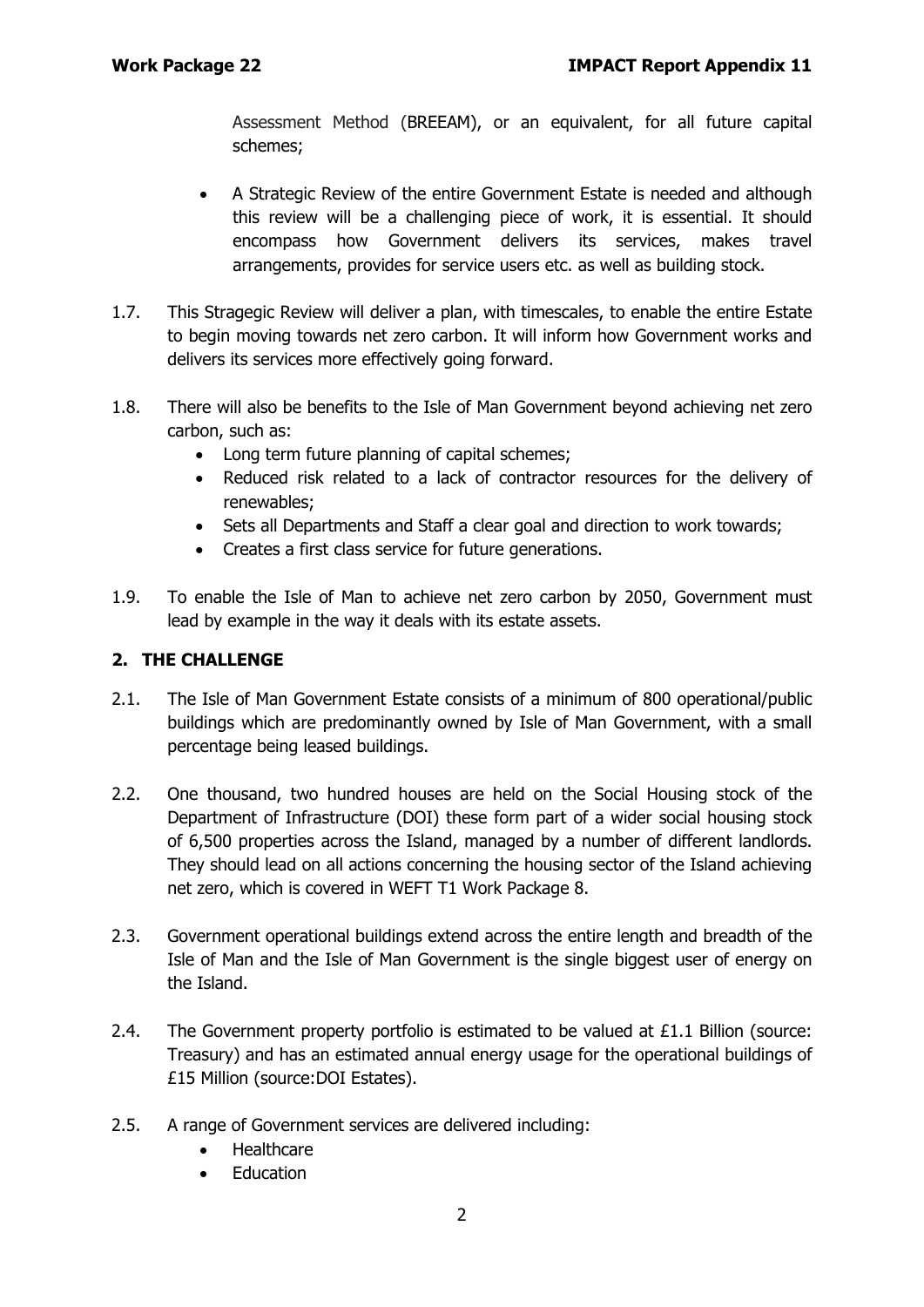- **Leisure**
- Police Stations
- Courts of Justice
- A variety of other Public buildings and Services and storage of associated equipment and records

## **Management of the Government Estate**

- 2.6. Historically the Estate was managed by individual Government Departments with little parity and co-ordination.
- 2.7. In 2010, Estates Shared Services was formed within the Department of Infrastructure, to combine skills and provide a much improved management and delivery of maintenance and repair activities.
- 2.8. Individual Departments are still responsible for the strategic direction of their individual estate holdings and how they are used; Estates Shared Services are responsible for Planned Preventative and Reactive Maintenance.
- 2.9. Capital Schemes for replacement are initiated by individual Departments and Estates Shared Services are responsible for ongoing repair and maintenance.
- 2.10. Purchase/Sale of Estate assets are controlled centrally from Treasury via the Strategic Asset Management Unit, who must concur with all Departmental transaction proposals.

## Think of the Estate as more than just the buildings

- 2.11. When looking at the scope of achieving an Energy Efficient Estate, we need to realistically look beyond achieving net zero carbon with just the buildings.
- 2.12. The scope of any future strategic direction, with the Government Estate, needs to look at multiple factors such as:
	- Can buildings/services be joined up?
	- Can technology be used to reduce our carbon footprint?
	- Can services be delivered in a different way?
	- Are the buildings in the right place for future delivery of service and links to active travel?
	- Do our buildings have the infrastructure to cater for future direction regarding public transport and low carbon personal transport?
- 2.13. Any realistic review to deliver a zero carbon estate for future generations, will without any doubt, radically change the way the Isle of Man Government works, will be challenging and will require some radical rethinking of our operations.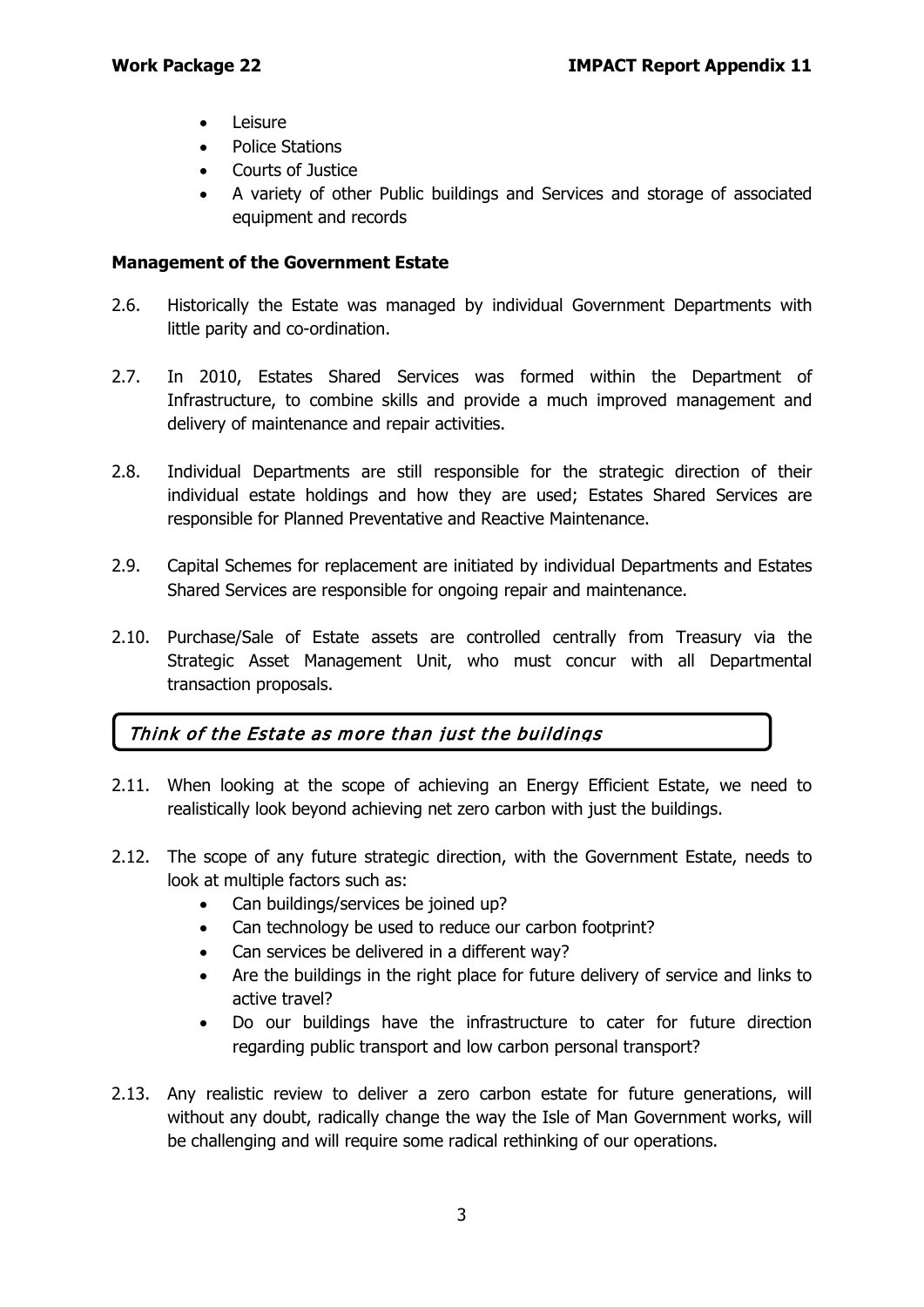## **Energy Use Across the Government Estate**

- 2.14. Energy budgets are generally held by individual Departments, with some data on usage shared back to Estates Shared Services.
- 2.15. Some good work has previously been done by Estates Shared Services to forward energy saving initiatives and set Key Performance Indicators. As their data set is likely incomplete and they do not directly control all energy budgets, achieving and monitoring these targets has proven difficult. Improving the data capture regarding the Government Estate is going to be a key component in working towards zero carbon. Around 10% of the current Government stock is fitted with Energy Eye, this figure should be increased.

## **The Government Estate Carbon Footprint**

2.16. There is no centralised data for the carbon footprints created by our buildings, Departments and services. It is essential that this information set is collated, to allow targets for reduction to be set beyond the building fabric and to allow informed strategic decisions on properties. Isle of Man Government will then also be able to actively monitor and reduce its overall carbon footprint. Individual Departments and Divisions will also then be accountable for their own contribution to the overall footprint.

## **Working Towards Low Carbon—what has been done**

- 2.17. The Isle of Man Government has carried out some successful schemes to implement renewable energy and reduce emissions although these tend to be small scale and are often instigated by individual Departments.
- 2.18. Examples of such schemes are:
	- Photo voltaic panels at Queen Elizabeth II High School;
	- Biomass at Clagh Vane Housing Estate and QEII High School;
	- Fitting of LED lights both as individual projects for wholescale areas and during reactive maintenance.
- 2.19. DOI Estates have done some previous work within Minor Capital Works budgets to:
	- Replace aging heating systems;
	- Create improved control and monitoring systems for improved energy efficiency;
	- Upgrade areas of lighting and control.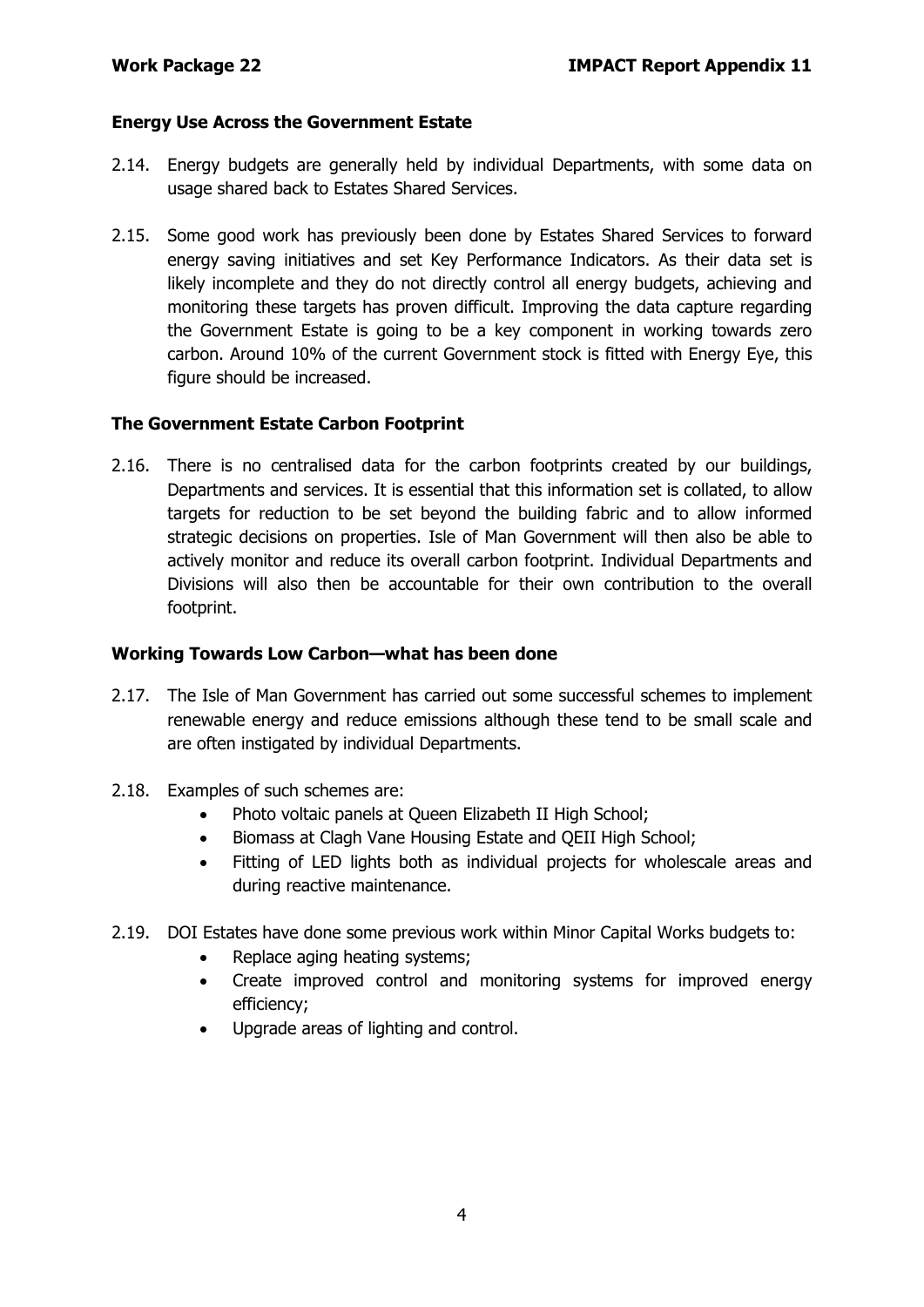## **3. SHORT TERM ACTIONS**

#### **Centralise ALL Energy Budgets**

- 3.1. This is an extremely important step as it allows improved data capture and management. Departmental savings are then driven based on emissions/carbon footprint and not focused on financial savings.
- 3.2. Each building should be assessed against a known standard and set a baseline target. This baseline target using a common metric across the Estate, can then drive all future reduction targets.

## **Baseline Basic Energy Audits**

- 3.3. The impetus of the first part of delivery of an energy efficient estate needs to focus on energy efficiency as an immediate priority. By carrying out basic walk rounds and low level audits regularly, simple fixes around timing of lights, necessary repairs etc. can be implemented. This will give reduced energy use and cost, which can then be used as examples to engage and involve staff.
- 3.4. These audits should involve Estates Managers within individual Departments, for operational knowledge and should provide basic data back to a central point for collation such as:
	- Information on operational hours of the building;
	- Information on obvious issues around lighting—age, sensors not fitted, lights being left on, etc.;
	- Age and type of boiler.
- 3.5. Low level energy audits looking to gain an overview coupled with simple changes such as:
	- Educating staff about the importance of saving energy;
	- Low level replacement/installation of LED, sensors etc.;
	- Identifying which buildings require further work packages;
	- Learning is captured and energy audits become living documents that are regularly reviewed;
	- Assessing whether control and monitoring systems should be upgraded or retrofitted—Energy Eye etc.
- 3.6. Whilst these audits are being carried out, Estates staff should be looking at potential future proposed works regarding emissions savings around planning into Minor Capital Works Programmes and assessing against the building's expected life in Department Strategic Plans.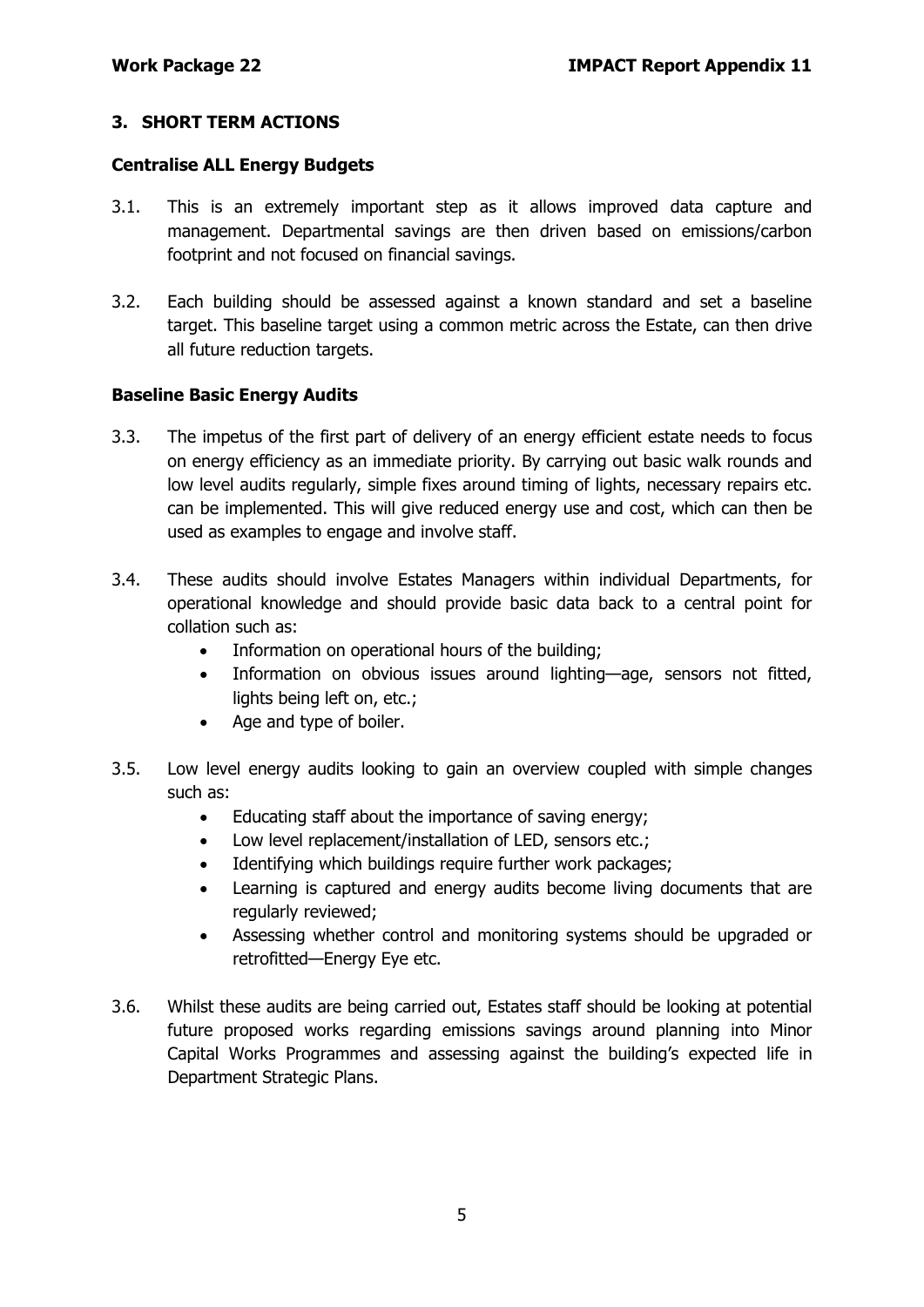#### **Immediate Improvement of Data Capture for the Government Estate**

- 3.7. ALL energy invoices and data to a single point within each Department, who then shares their Departmental data back to Estates Shared Services.
- 3.8. Estates Shared Services will manage cross Government data and will set stretching KPIs on Departments, who will report back at set periods on progress toward the KPIs.
- 3.9. It is a vital step as 'you cannot change what you cannot measure'.
- 3.10. Improving the accuracy of the data captured has to be seen as a key enabling step, as it assists further decision making and directly leads to a reduction in emissions.
- 3.11. Smart metering should be considered at this stage and funding applied for.
- 3.12. Software should also be considered to allow the data to be input/retrieved and viewed by Estates staff that have operational control of buildings.
- 3.13. Data capture should not only measure energy usage, but should ideally monitor the environment within the buildings to ensure parity and staff comfort/productivity.

#### **Carbon Footprint Data for all Government Buildings**

- 3.14. This may require input from an outside consultancy (Eunomia) to create a standard format for roll out across all Departments. There will then be parity with data. Basic data for creation should already be available and Estates Managers should be responsible for this.
- 3.15. Targets can then be set on carbon reduction, to encourage Departments to begin thinking beyond just their energy usage. This information will be strategically useful when looking at joining up services and relocations.

## **Creation of an Energy Saving Fund**

- 3.16. An internal fund should be created within Treasury, where application can be submitted by business case for energy and carbon saving initiatives across the Government Estate.
- 3.17. Estates Shared Services could be the central sponsor for approving and coordinating submissions, for onward forwarding to Treasury. Application to the fund should be via short form business case as a minimum.
- 3.18. Once any Strategic Review of the Estate is carried out, business cases should also show a direct link to this plan and objectives.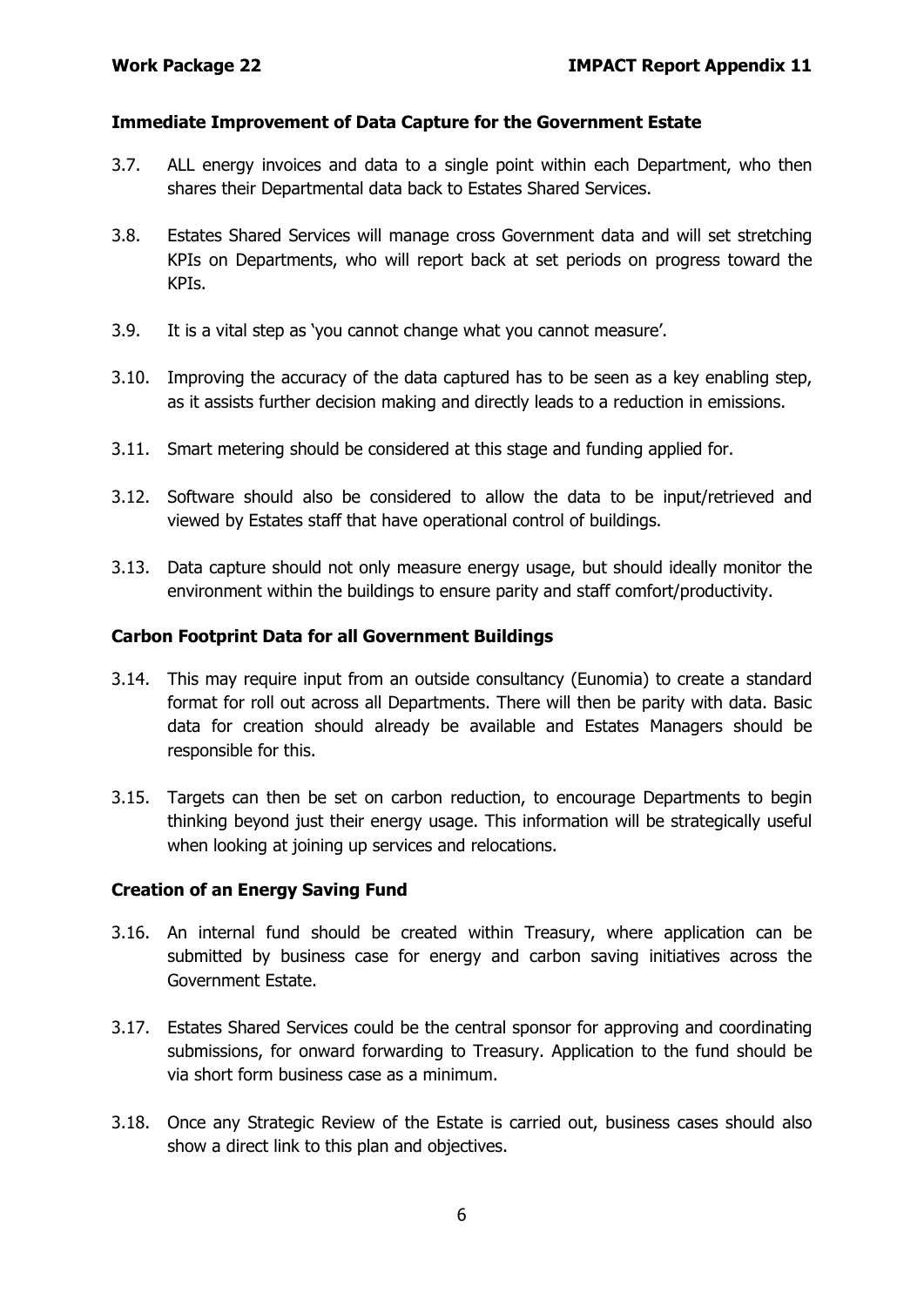3.19. It is important that direct carbon savings are assessed and used as part of the approval process and this may require outside expert advice.

## **First set of work packages**

- 3.20. The initial baseline energy audits will likely have identified some work packages that will enable immediate energy and carbon reductions once completed.
- 3.21. Once these are identified they can be collated/ranked and necessary funding sought from the appropriate budget area. Some can be dealt with internally and some will need to progress to business case.
- 3.22. Once complete these will be reported against on the Action Plan, to demonstrate the Government is serious about achieving zero carbon.

## **New Capital Builds**

- 3.23. All Capital Schemes at either feasibility or design stage should be utilising the best available technology to achieving net zero carbon. Government should ensure that zero carbon new builds are part of its vision.
- 3.24. A standard such as Building Research Establishment Environmental Assessment Method (BREEAM) or equivalent should be decided upon so that all future builds are against this standard and all future operational use of buildings can be measurable against the same standard.
- 3.25. The standard used by the Isle of Man Government should always be the best available and should aim for net zero carbon Government Buildings.
- 3.26. Procedure Notes for Management of Construction Projects and Financial Regulations will need to be reviewed to ensure the inclusion of any agreed standard is followed from the Concept Phase of any future project.

## **4. LONGER TERM ACTIONS**

## **Strategic review of the Government Estate to allow formulation of a 30 year plan to achieve Carbon Zero**

4.1. By reviewing the Government Estate in its entirety a strategic plan can be formulated, that once agreed, cannot be easily changed by future administrations. The plan will, in simple terms, map the future path and direction for Government buildings. This strategic plan should take into account the Climate Action Plan as part of the decision making process. It will in essence show what the Government Estate will look like in 2050, once a clear impression is known then it will be possible to know the most effective way to achieve it. Once agreed the plan will also be able to help prioritise the steps required to give larger reductions in emissions in a shorter time frame where feasible.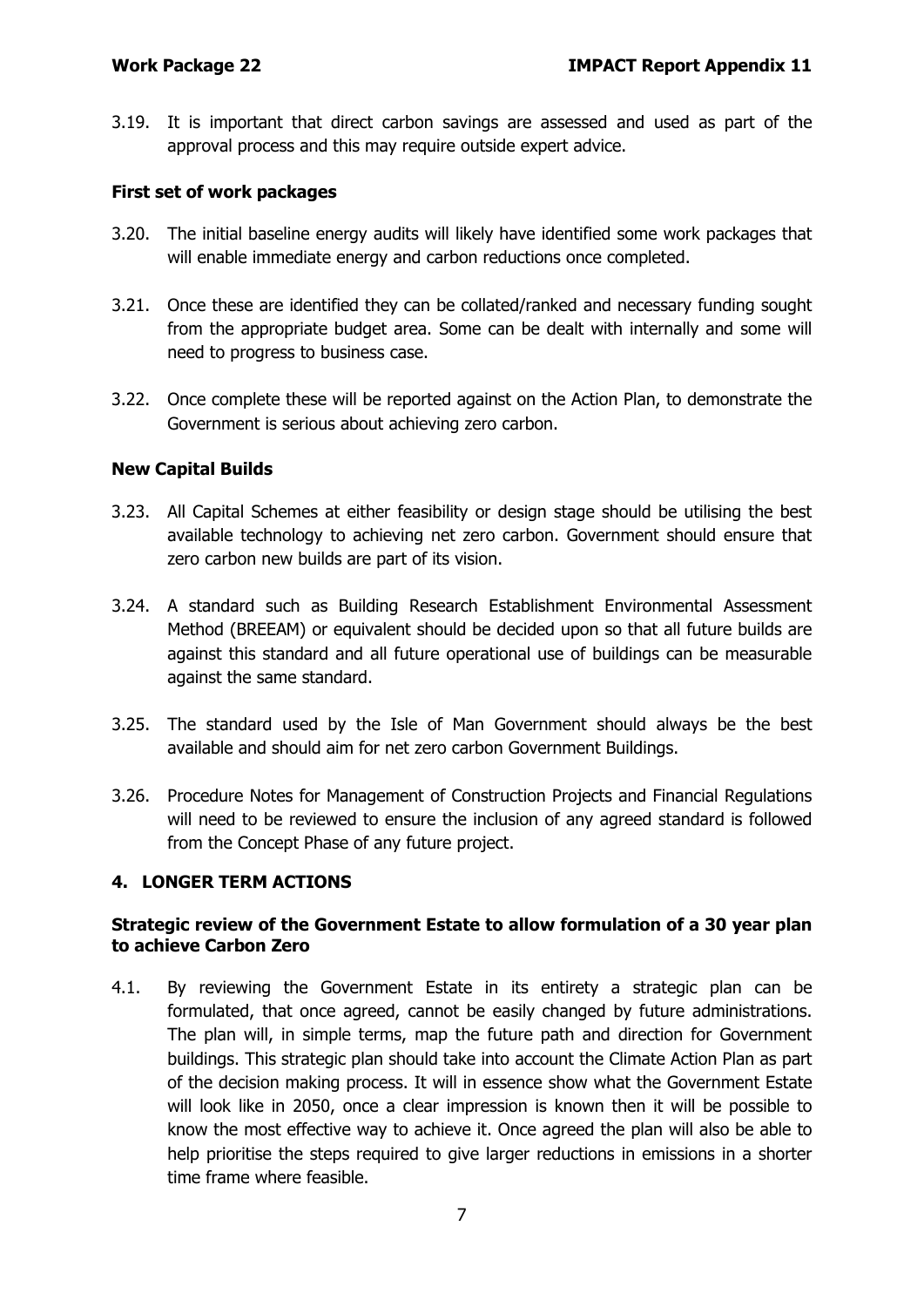- 4.2. This plan will outline a potential future programme for capital works, set mandates for other projects and provides a document that reports and measures overall progress.
- 4.3. To put together a strategic plan for all Government buildings is a large and complex project that will require resources (initially primarily staff/time) but the benefits far outweigh the work involved, because:
	- It allows future planning of capital schemes;
	- Reduces risk regarding lack of contractor resources to deliver;
	- Some costs can be offset by building and land sales;
	- It gives individual Departments a common direction;
	- The Isle of Man Government will only have the Estate it needs to deliver an effective service.
- 4.4. It is also a complete step change to the culture and may meet resistance. Departments will need to cooperate towards a common aim and the vision will need buy in. This plan will produce a path to 'achieving a net zero estate portfolio' and will change the way the Isle of Man Government delivers it services to future generations.
- 4.5. The aim should not just be about the energy efficiency of Government buildings, but about the energy efficiency of delivering Government services i.e. how does the public get to Government buildings? Who uses each building and why? Can some service delivery streams be joined up or go online?
- 4.6. Assessing the carbon contribution of Government services will likely be for a separate workstream within any strategic review of the Estate.
- 4.7. To create a strategic plan Government will need to have all the data to make decisions and those decisions could have far reaching consequences across many areas of how Govenrment works in the future.

## **5. OPTIONS**

## **Do Nothing**

5.1. Doing nothing is not something the Isle of Man Government should be considering in the context of the 2050 target for net zero carbon.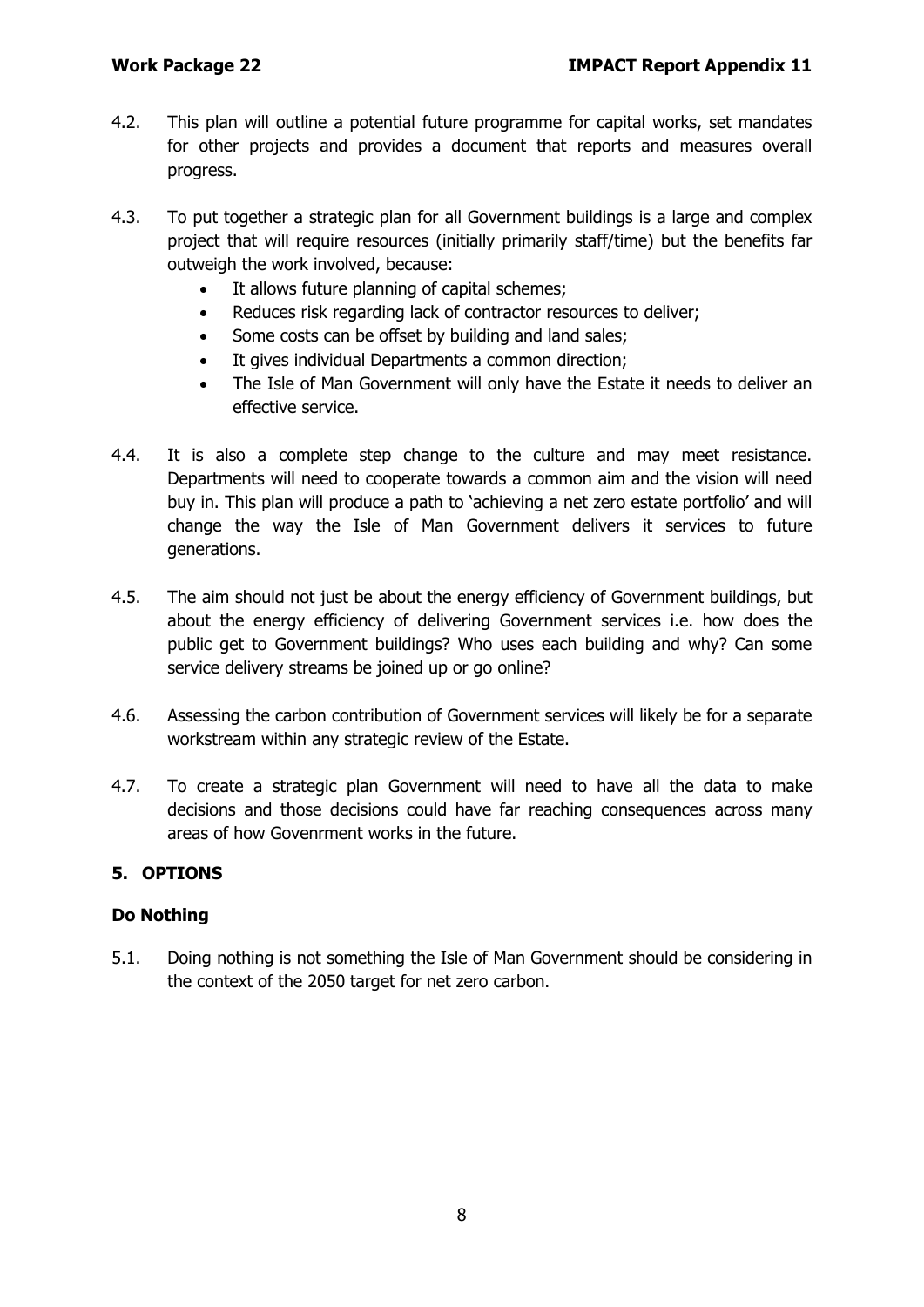## **Implement All Proposed Changes**

## **Table 1: Basic short and long term suggested actions to achieve a net zero Government Estate by 2050**

| <b>Action</b>                                                                                                              | <b>Timescale For Action</b>                                      | <b>Resources</b>                                                                                            |  |
|----------------------------------------------------------------------------------------------------------------------------|------------------------------------------------------------------|-------------------------------------------------------------------------------------------------------------|--|
| Government to demonstrate<br>it<br>leading<br>regarding<br>is.<br>moving towards zero carbon<br>with its actions and words | Immediately<br>Demonstrated by a published<br><b>Action Plan</b> |                                                                                                             |  |
| Single point of capture for all<br>data<br>for<br>the<br>energy<br>operational Estate                                      | 3 Months                                                         | Will<br>require<br>data<br>analysis<br>ongoing                                                              |  |
| Carbon<br>footprint<br>data<br>for<br>all<br>the<br>capture<br><b>Government Estate</b>                                    | 6 Months                                                         | May<br>require<br>a<br>template/format for parity<br><b>OR</b><br>Metering/monitoring<br>maybe<br>automated |  |
| Baseline energy audits of all<br>operational Estate                                                                        | 12 Month Period                                                  | Staffing/Time                                                                                               |  |
| Creation of an Internal Fund<br>for Energy Savings Initiatives                                                             | For Financial Year 2020/21                                       | Finance                                                                                                     |  |
| initial<br>Progress<br>work<br>packages identified during<br>the baseline energy audits                                    | Financial<br>During<br>Year<br>2020/21                           | Finance/Staffing/Time                                                                                       |  |
| New Capital Schemes to be<br>built to the best technology<br>available for achieving low<br>carbon                         | One Year                                                         | Possible review of Processes;<br>Finance                                                                    |  |
| Creation<br>of<br><b>Estates</b><br>an<br>Plan<br>achieve<br>Strategic<br>to<br>zero carbon by 2050                        | <b>Two Years</b>                                                 | Major input of staffing<br>and<br>time and financial                                                        |  |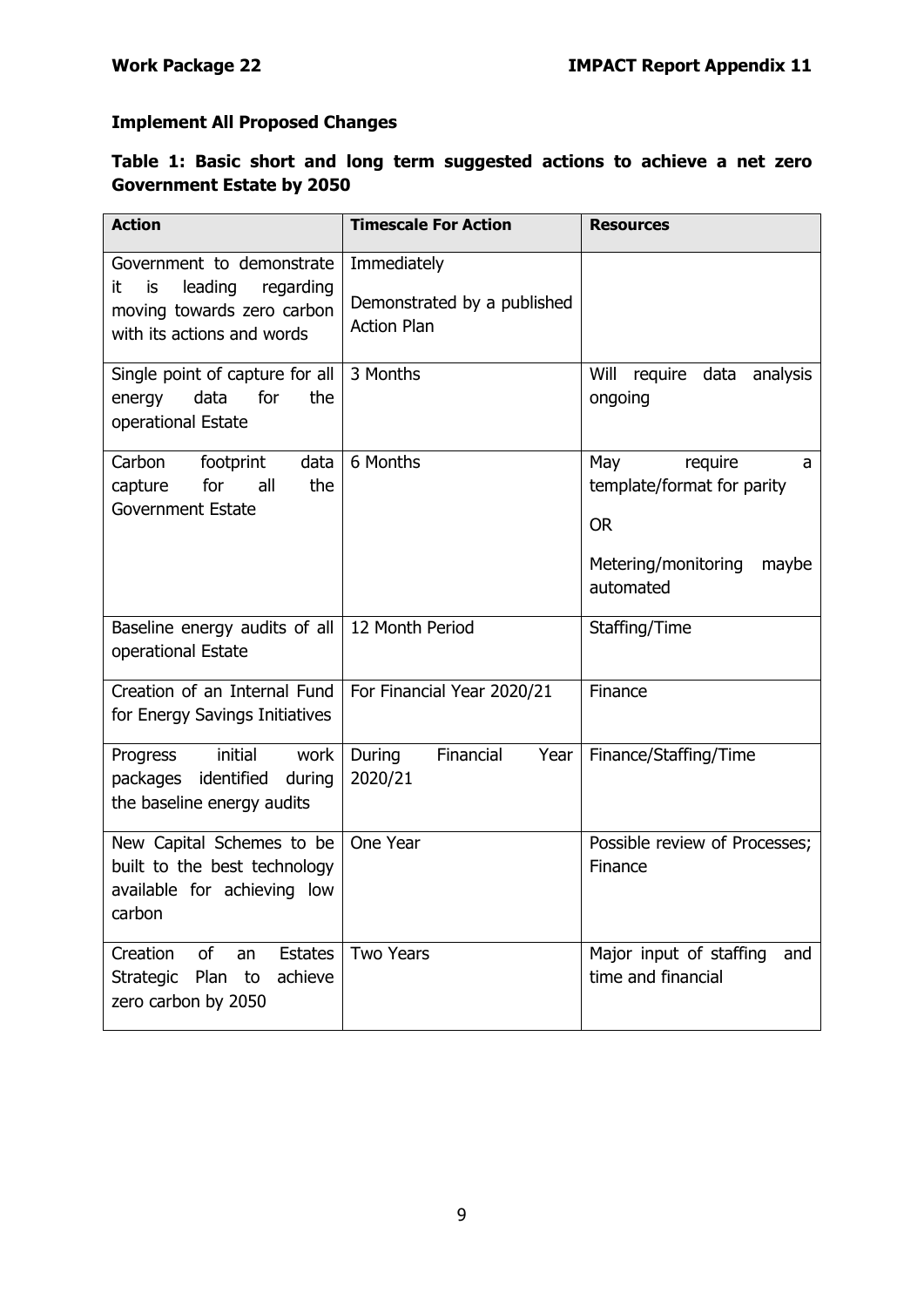## **Implement Some Proposed Changes**

- 5.2. To implement only some of the changes will impact the delivery of achieving a net zero carbon Estate by 2050.
- 5.3. **Future generations will be left to deal with the actions if propsed changes are not carry out now.**
- 5.4. Implementing all the proposed changes will give a working timeline and allow other resources to be planned in.

| Impacts on working towards a net zero<br>carbon Government Estate | What can be done to mitigate these<br>impacts                                                                                                                                                                                                                                                                                                |
|-------------------------------------------------------------------|----------------------------------------------------------------------------------------------------------------------------------------------------------------------------------------------------------------------------------------------------------------------------------------------------------------------------------------------|
|                                                                   | The financial impact of delivering the action<br>plan across the Estate initially be minimal<br>during the initial collation of data and<br>energy audits but will increase as the<br>actions progress.                                                                                                                                      |
|                                                                   | The creation of a fund will have a financial<br>impact year on year; some will be offset by<br>the energy savings identified.                                                                                                                                                                                                                |
| <b>Financial Impact</b>                                           | New capital projects, being built to net zero<br>carbon methodology will have an increased<br>capital cost. Timescales/planning for project<br>progression will allow these costs to be<br>factored into future Treasury financial<br>planning/budgets. Lifecycle costs will need<br>to be calculated and factored in to decision<br>making. |
|                                                                   | A strategic review of the Estate will lead to a<br>great increase in capital costs. Once a<br>strategic timeline is developed for the<br>Estate, these costs can be forward planned<br>with budgetary requirements.                                                                                                                          |
| People/time/internal skills                                       | The initial actions will impact on time of<br>Estates Staff across Departments and will be<br>possible to deliver along side Business as<br>Usual.                                                                                                                                                                                           |

## **Table 2 The Impacts and Mitigation of the Proposed Actions**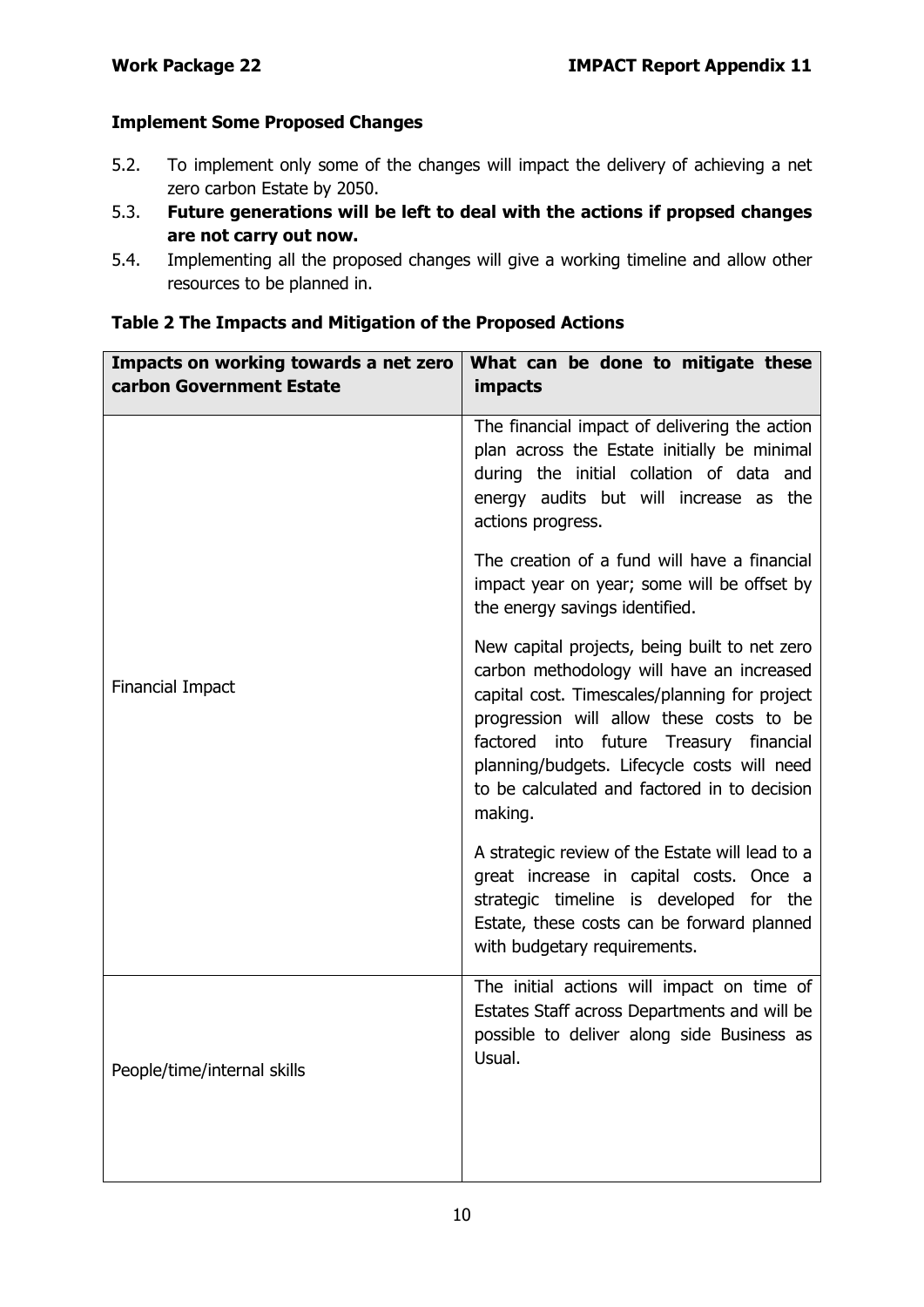| Delivery of a strategic review and<br>accompanying action plan will be a<br>major piece of work, which will impact<br>across all areas of Government.                                                                                                                                                                                                                                                                                                                                                                                                                                                                                                                                                                                                                                                |
|------------------------------------------------------------------------------------------------------------------------------------------------------------------------------------------------------------------------------------------------------------------------------------------------------------------------------------------------------------------------------------------------------------------------------------------------------------------------------------------------------------------------------------------------------------------------------------------------------------------------------------------------------------------------------------------------------------------------------------------------------------------------------------------------------|
| The initial impact of a strategic review will<br>be across a small team, as this develops it<br>will impact a larger number of people and<br>require increased resources.                                                                                                                                                                                                                                                                                                                                                                                                                                                                                                                                                                                                                            |
| To deliver a strategic review and associated<br>action plan will require:                                                                                                                                                                                                                                                                                                                                                                                                                                                                                                                                                                                                                                                                                                                            |
| Resources to review estate and create<br>the plan;<br><b>Business</b><br>creation<br>for<br>case<br>feasibility/capital builds;<br>Assessment of service delivery areas;<br>Change of processes/ways of working;<br>٠<br>Changes to terms and conditions;<br>$\bullet$<br>Continual monitoring of contractor skill<br>base to ensure schemes can be delivered<br>within timescales/to cost;<br>Full time project management and co-<br>$\bullet$<br>ordination of delivery.<br>It cannot be stressed enough that the<br>development of a strategic review of<br>the Government Estate along with<br>other associated work packages to<br>allow the Isle of Man to achieve net<br>zero carbon by 2050 (or earlier) will<br>likely be the largest project ever faced<br>by the Isle of Man Government. |
| The delivery of this project needs to be<br>correctly scoped and resourced from the<br>start and the resources need to<br>be<br>maintained into the future.                                                                                                                                                                                                                                                                                                                                                                                                                                                                                                                                                                                                                                          |
| To assist in delivery of a zero carbon Estate,<br>Descriptions<br>Job<br>should<br>staff<br>contain<br>relevant responsibilities and the appraisal<br>system should set relevant objectives to<br>contribute.                                                                                                                                                                                                                                                                                                                                                                                                                                                                                                                                                                                        |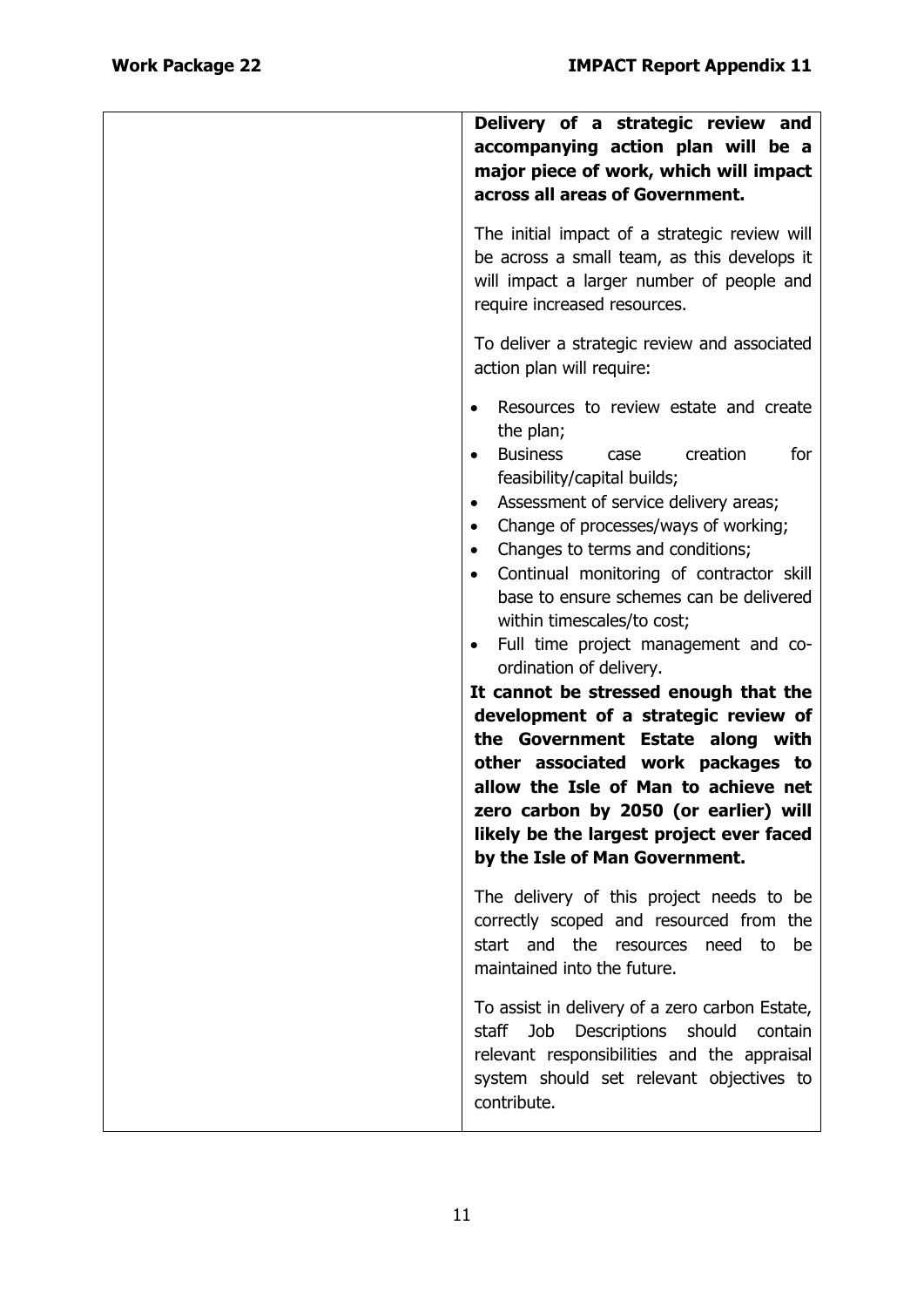## **6. THE RISKS**

#### **Table 3: Risk Matrix for Proposed Actions**

| Costs not known                       | <b>Low Carbon Capital</b><br><b>Schemes</b>                                    | <b>Risk</b> of<br><b>local</b><br><b>contractors</b><br>not not<br>being resourced | <b>Increasing</b><br><b>the</b><br>speed of delivery of<br>the Estates Action<br><b>Plan</b> |
|---------------------------------------|--------------------------------------------------------------------------------|------------------------------------------------------------------------------------|----------------------------------------------------------------------------------------------|
| Costs known better<br>than to $100\%$ | <b>Creation of Energy</b><br><b>Initiatives Fund</b>                           | <b>Strategic Review of</b><br>the Estate                                           |                                                                                              |
| Costs known better<br>than to 50%     | <b>Data Capture</b><br><b>Basic Energy Audits</b><br><b>Leading by Example</b> |                                                                                    |                                                                                              |
|                                       | Little<br>of<br>chance<br>failure                                              | than<br>30%<br><b>Less</b><br>chance of failure                                    | May fail                                                                                     |

- 6.1. The initial actions such as data capture and basic energy audits are low risk as they only generally require the resource of staff time.
- 6.2. Generating and implementing a Strategic Review of the Estate carries an increased risk as it will be a large resource intensive, ongoing project and at the initial stages the financial impacts are unknown.
- 6.3. As this project progresses, the risk will be able to be managed by:
	- Creation of and working to a delivery plan with estimated costs and timescales;
	- Financial planning for future delivery;
	- Working across construction sectors to ensure contractors have the necessary skills.
- 6.4. To deliver any strategic plan before 2050 will increase the risks and resources required. Once any project has been initiated to create and deliver a strategic plan, it should be continually reviewed and risk assessed to achieve delivery to as short a timescale as possible.

## **7. THE CO-BENEFITS**

- 7.1. There are many co-benefits to the Isle of Man Government Estate working towards net zero carbon by 2050 (or earlier):
	- The Isle of Man will be an example to the world and the delivery of any action plan will only lead to positive PR for the Isle of Man as a nation;
	- There will be business opportunities associated with delivery and the skill base and opportunities around renewables technology will increase. The Isle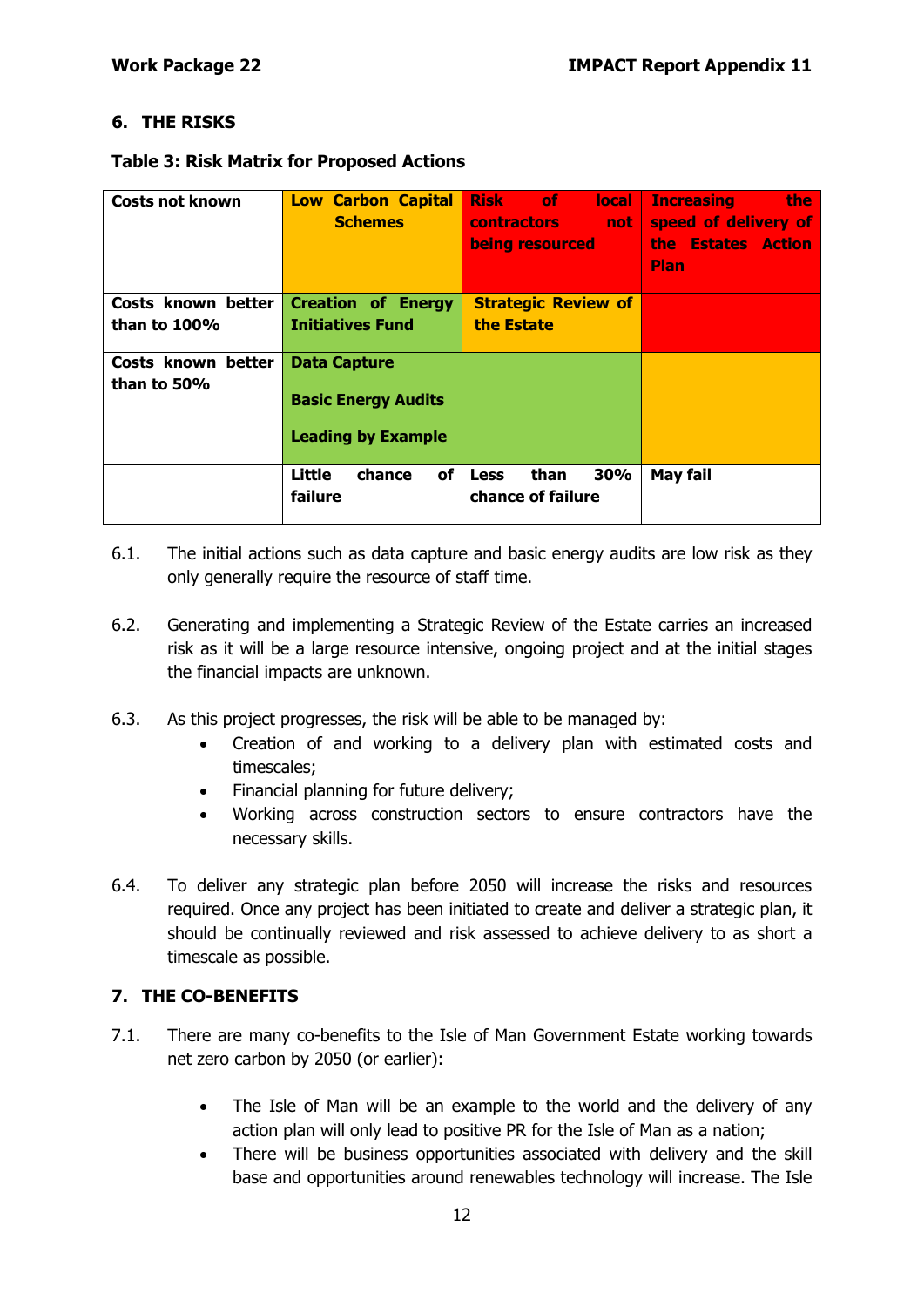of Man skill base will need to be continually reviewed to ensure Climate Change Plans can be delivered;

- Isle of Man Government will be working towards a firm agreed action plan for delivery of a net zero carbon future. Progress and commitment to this plan can be communicated and will fuel progress within the private sector on the Isle of Man and across other small nations. Government needs to set the example;
- Working towards an agreed plan will allow costs/other resources to be planned and allow risks to be efficiently managed.

## **8. CONCLUSION**

- 8.1. In conclusion, the Isle of Man Government Estate will require significant action to contribute to the net zero carbon target.
- 8.2. To envisage how the Isle of Man Government Estate should look and operate in a net zero carbon environment in decades to come, Government needs to collectively change the way Departments think and imagine an Island where:
	- The way indiviuals will travel will have changed, many people may work from home;
	- Collaborating and working together will be seen as the norm;
	- Homes and how daily lives are lived will have changed to encompass achieving an Island that is net zero carbon;
	- Work patterns and service delivery today will be viewed as history.
- 8.3. Any path to net zero carbon with the Isle of Man Government Estate needs to follow the principles of an emissions reduction hierarchy.



- 8.4. The Isle of Man's commitment to reduce the emissions associated with the infrastructure of the Island should start with the Government Estate leading by example.
- 8.5. To embark on a path to achieving these aim, the following steps will need to be taken:
	- Agreement and communication of an action plan;